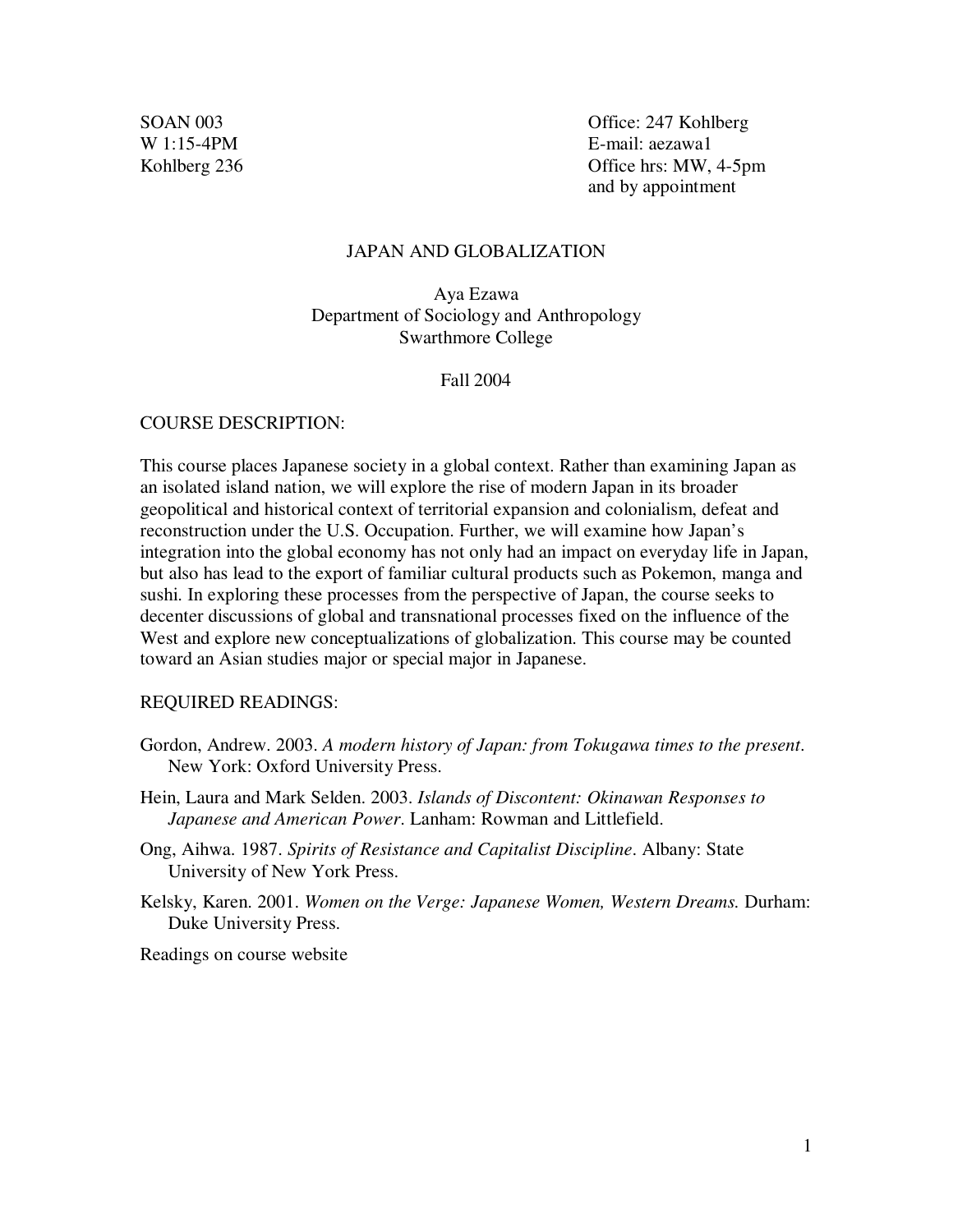# COURSE REQUIREMENTS:

# Discussion paper and presentation

Each week, two students will present on the topic of the day and lead the discussion. Presentations should be based on a five-page discussion paper, which analyses and critically assesses the readings. You should not summarize the readings in your paper. The discussion paper is due on the day of the presentation.

# Midterm take-home exam

Topics for the midterm take-home exam will be distributed in class two weeks prior to the due date. In your essay, you will be asked to discuss central problems raised by the assigned readings and lectures so far. The essay should be double spaced and five pages long. The midterm is due on October  $6<sup>th</sup>$  in class.

# Final paper:

As a final exercise, you should write an 8-10 page research paper, which expands on one of the themes of this class. A one-page proposal which states your topic and major question, as well as a short bibliography is due on November 10th. Paper drafts will be discussed in class on December 1.

# *Late papers will result in a reduction of your grade.*

# Attendance, class participation, and webmemos:

You should attend all class meetings, read the assigned materials in time for class and actively participate in class discussion. You should also make weekly postings on the course website, in which you reflect on the readings of that week. Postings are due at 8am on the day of class. The discussion board for the postings is located under 'communication' – 'discussion boards.'

# Evaluation:

| Discussion paper and presentation, due day of presentation | 20%    |
|------------------------------------------------------------|--------|
| Midterm take-home exam, due October 6:                     | 30%    |
| Final paper, due December 10 (proposal due Nov. 10):       | $30\%$ |
| Attendance, class participation, and webmemos, due weekly: | 20%    |

# Course website**:**

You can access the course website by clicking on "blackboard" under "finding what you need" on the library homepage (http://www.swarthmore.edu/Library/). Your login for Blackboard is your username preceded by sc. (e.g. sc.username). If you don't know your password, use the 'forgot your password?' function. The title of the course should appear on the upper right hand side after you login. To access required readings, click on "Course Documents" on the course website.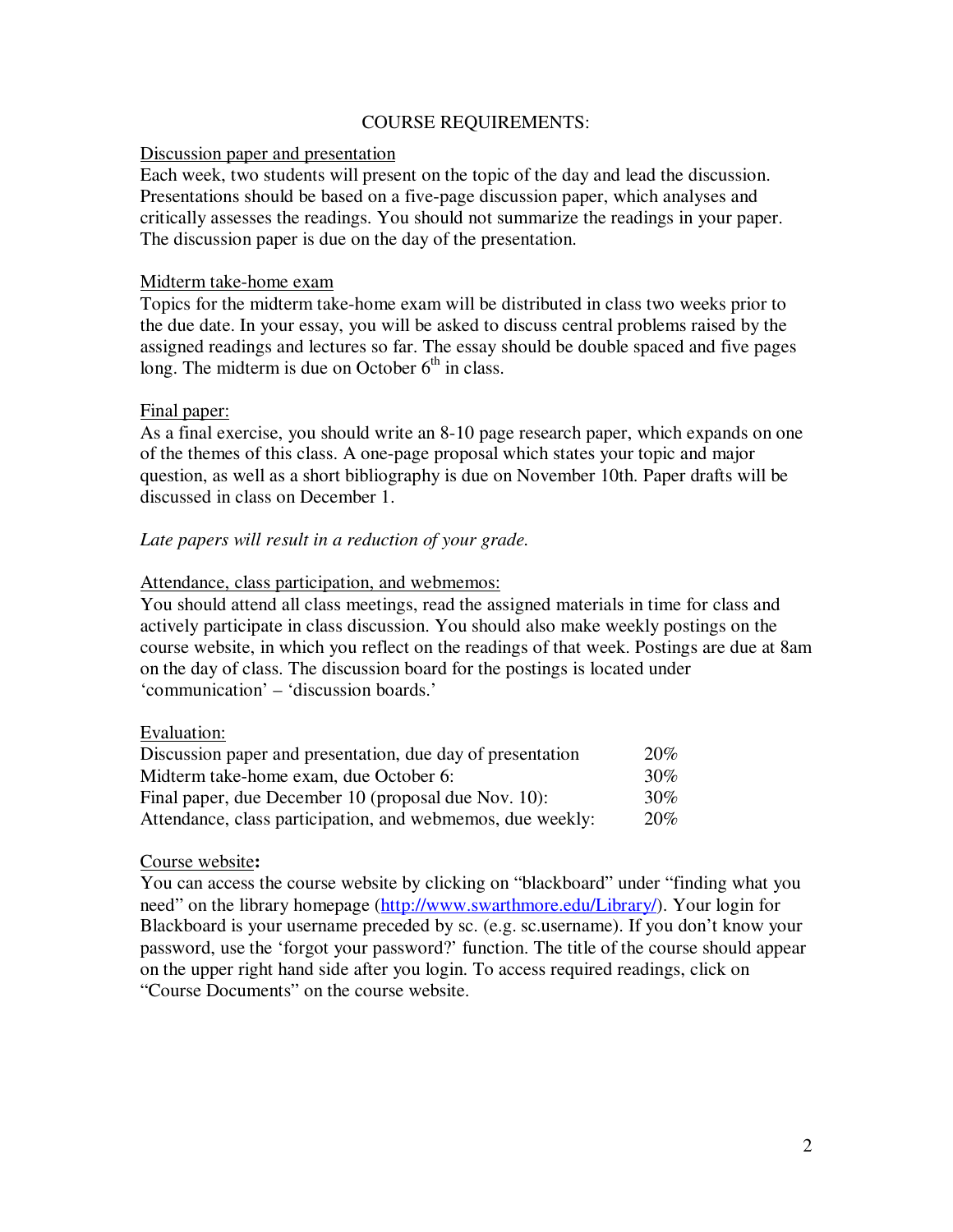# **COURSE SCHEDULE**

# INTRODUCING JAPAN

# *September 1*

# **1. Introduction**

# Recommended for background:

Gordon, Andrew. 2003. *A modern history of Japan: from Tokugawa times to the present*. New York: Oxford University Press. Part 1

# *September 8*

### **2. Nation-building and national identity**

- Gordon, Andrew. 2003. *A modern history of Japan: from Tokugawa times to the present*. New York: Oxford University Press. Part 2
- Morris-Suzuki, Tessa. 1998. "Becoming Japanese: Imperial Expansion and Identity Crisis in the Early Twentieth Century." Pp. 157-180 in *Japan's Competing Modernities: Issues in Culture and Democracy 1900-1930*, edited by S. A. Minichiello. Honolulu: University of Hawaii Press.
- Christy, Alan S. 1997. "The Making of Imperial Subjects in Okinawa." Pp. 141-169 in *Formations of Colonial Modernity in East Asia*, edited by T. Barlow. Durham: Duke University Press.

# Recommended:

- Young, Louise. 1997. "Rethinking Race for Manchukuo: Self and Other in the Colonial Context." Pp. 158-176 in *The Construction of Racial Identities in China and Japan*, edited by F. Dikotter. Honolulu: University of Hawaii Press.
- Lie, John. 2001. "Modern Japan, Multiethnic Japan," *Multiethnic Japan*. Cambridge, MA: Harvard University Press. Chapter 4

# *September 15*

# **3. Legacies of War and Occupation**

- Film screening: *Occupied Japan: An Experiment in Democracy,* Oregon Public Television (1996, 60 min)
- Gordon, Andrew. 2003. *A modern history of Japan: from Tokugawa times to the present*. New York: Oxford University Press. Part 3
- Dower, John. 1999. *Embracing Defeat: Japan in the Wake of World War II*. New York: W.W. Norton, chapters 1 and 2

#### Recommended

Dower, John. 1993. "Occupied Japan and the Cold War in Asia." Pp. 155-207 in *Japan in War and Peace*. New York: The New Press.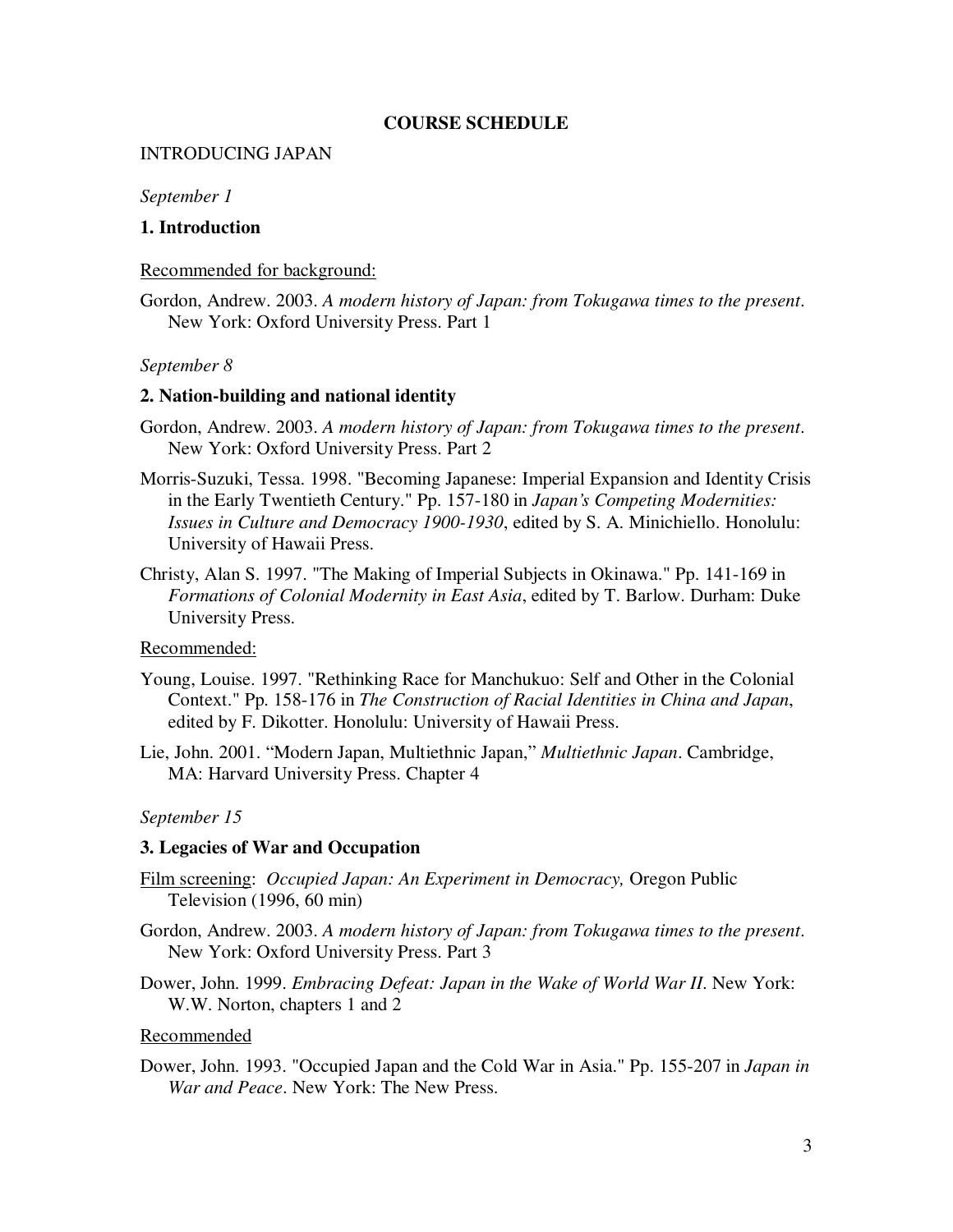### *September 22*

# **4. Okinawa**

Hein, Laura and Mark Selden. 2003. *Islands of Discontent: Okinawan Responses to Japanese and American Power*. Lanham: Rowman and Littlefield. Chapters by:

Laura Hein and Mark Selden, "Culture, Power, and Identity in Contemporary Okinawa"

Matthew Allen, "Wolves at the Back Door: Remembering the Kumejima Massacres"

Gerald Figal, "Waging Peace on Okinawa"

Linda Isako Angst, "The Rape of a Schoolgirl: Discourses of Power and Women's Lives in Okinawa"

#### Recommended:

Taira, Koji. 1997. "Troubled national identity: Ryukyuans/Okinawans." Pp. 140-177 in *Japan's Minorities*, edited by M. Weiner. London: Routledge.

# JAPAN AND THE GLOBAL ECONOMY

#### *September 29*

### **5. The Japanese "Miracle"**

- Gordon, Andrew. 2003. *A modern history of Japan: from Tokugawa times to the present*. New York: Oxford University Press, chapters 14-16
- Taira, Koji. 1993. "The dialectics of growth, national power, and distributive struggles." Pp. 167-186 in *Postwar Japan as History*, edited by A. Gordon. Berkeley: University of California Press.
- Brinton, Mary C. 1993. "Women in the Japanese and U.S. Economies," *Women and the Economic Miracle*. Berkeley, CA: University of California Press. Chapter 1

### Recommended:

Gottfried, Heidi and Nagisa Hayashi-Kato. 1998. "Gendering Work: Deconstructing the Narrative of the Japanese Economic Miracle." *Work, Employment, and Society* 12:25- 46.

#### *October 6 – Midterm essay due*

# **6. Economic development and transnational corporations**

Film screening*: The Global Assembly line*, directed by Corraine Gray (1986, 58 min)

- Waters, Malcolm. 1995. "World-class production: economic globalization." Pp. 65-95 in *Globalization*. New York: Routledge.
- Mies, Maria. 1994. "'Gender'and Global Capitalism." Pp. 107-123 in *Capitalism and Development*, edited by Leslie Sklair. London: Routledge.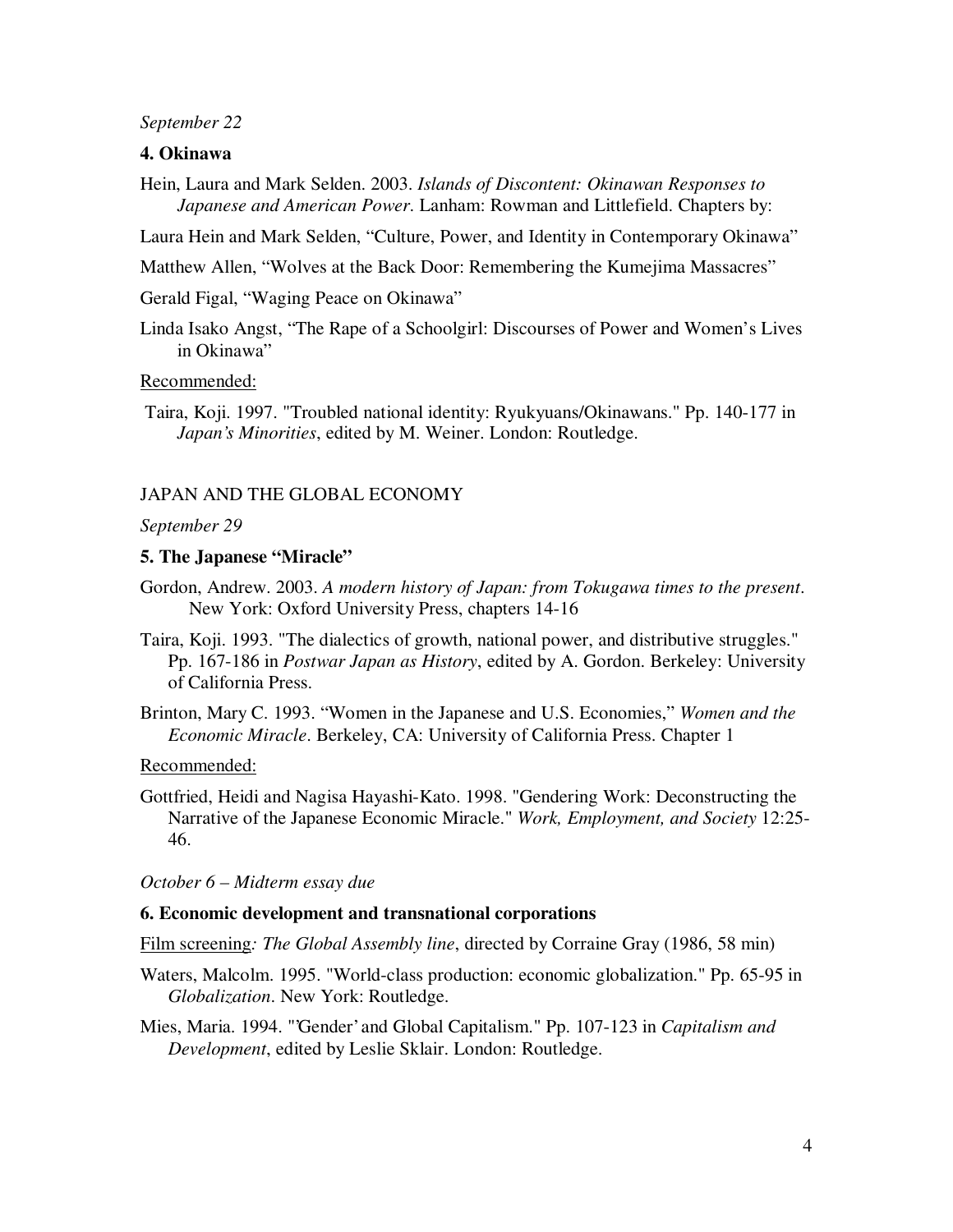Sassen, Saskia. 1998. "Notes on the Incorporation of Third World Women..." Pp. 111- 131 in *Globalizaion and its Discontents*. New York: The New Press.

#### Recommended

Legewie, Jochen and Hendrik Meyer-Ohle. 2000. "Does nationality matter? Western and Japanese multinational corporations in Southeast Asia." *European Review* 8:553-567

### OCTOBER HOLIDAY

*October 20 – Library session in McCabe library computer classroom (4 th floor)*

### **7. Village women and capitalist discipline**

Ong, Aihwa. 1987. *Spirits of Resistance and Capitalist Discipline*. Albany: State University of New York Press. Skim chapters 1-4, focus on chapters 5-9

# *October 27*

### **8. Migration and transnational identities**

- Massey, Douglas. 1988. "Economic Development and International Migration in Comparative Perspective." *Population and Development Review* 14:383-413.
- Douglass, Mike and Glenda Roberts. 2000. "Japan in a global age of migration." Pp. 3-37 in *Japan and Global Migration*, edited by M. Douglass and G. Roberts. Honolulu: University of Hawaii Press.
- Tsuda, Takeyuki. 2001. "When identities become modern: Japanese Immigrants in Brazil and the Global Contextualization of Identity." *Ethnic and Racial Studies* 24:412-432.
- de Carvalho, Daniela. 2003. "Nikkei communities in Japan." Pp. 195-208 in *Global Japan*, edited by R. Goodman, C. Perch, A. Takenaka, and P. White. London: RoutledgeCurzon.

#### Recommended:

- Shipper, Apichai. 2002. "The political construction of foreign workers in Japan." *Critical Asian Studies* 34:41-68.
- Sellek, Yoko. 1997. "Nikkeijin: the phenomenon of return migration." Pp. 178-210 in *Japan's Minorities*, edited by M. Weiner. London: Routledge.

#### *November 3*

# **9. Orientalism**

Mohanty, Chandra Talpede. 1991. "Under Western Eyes: Feminist Scholarship and Colonial Discourses." Pp. 51-80 in *Third World Women and the Politics of Feminism*, edited by C. T. Mohanty, A. Russo, and L. Torres. Bloomington: Indiana University Press.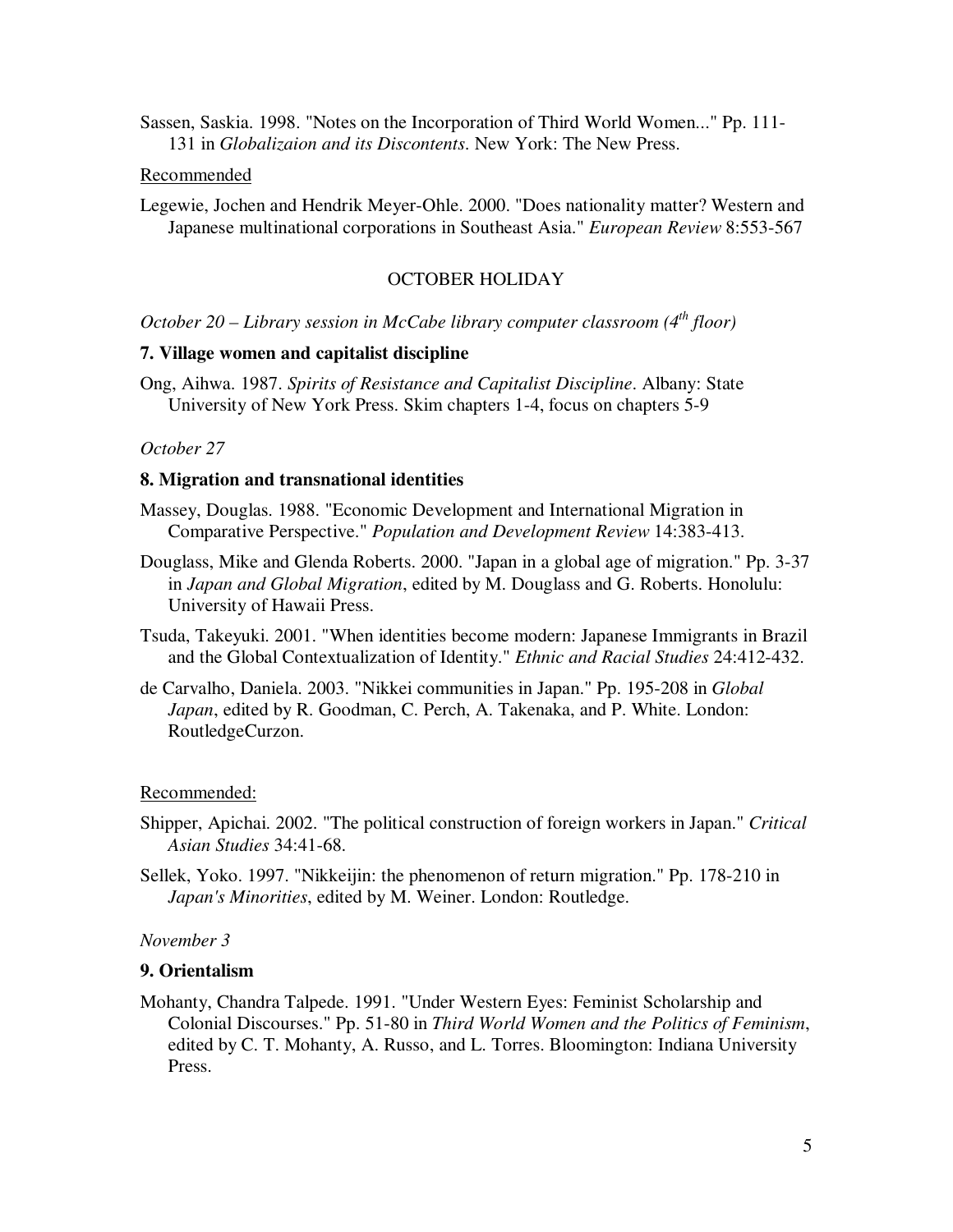- Kondo, Dorinne. 1990. "M. Butterfly: Orientalism, Gender, and a Critique of Essentialist Identity." *Cultural Critique* 16:5-29.
- Ueno, Chizuko. 1997. "Are the Japanese Feminine? Some Problems of Japanese Feminism in its Cultural Context." in *Broken Silence: Voices of Japanese Feminism*, edited by S. Buckley. Berkeley: University of California Press.
- Kelsky, Karen. 2001. *Women on the Verge: Japanese Women, Western Dreams*. Durham: Duke University Press. Introduction

# Recommended:

Buckley, Sandra. 1994. "A Short History of the Feminist Movement in Japan." Pp. 150- 186 in *Women of Japan and Korea*, edited by J. Gelb and M. L. Palley. Philadelphia: Temple University Press.

### *November 10 – Final paper proposal due*

# **10. Transnational desires and identities**

Kelsky, Karen. 2001. *Women on the Verge: Japanese women, Western dreams*. Durham: Duke University Press. Chapters 1-4, conclusion

#### Recommended:

Hannerz, Ulf. 1990. "Cosmopolitans and Locals in World Culture." Pp. 237-252 in *Global Culture*, edited by M. Featherstone. Thousand Oaks: Sage Publications.

# POPULAR CULTURE AND CONSUMPTION

# *November 17*

#### **11. Cultural Imperialism? McDonald's in East Asia**

- Tomlinson, John. 1999. "Global Culture: Dreams, Nightmares, and Skepticism." Pp. 71- 105 in *Globalization and Culture*. Chicago: University of Chicago Press.
- Ritzer, George. 1998. "McDonaldization: The New American Menace." Pp. 71-80 in *The McDonaldization Thesis*. Thousand Oaks: Sage.
- Watson, James L. 1997. "Introduction." Pp. 1-38 in *Golden Arches East*, edited by J. L. Watson. Stanford: Stanford University Press.
- Ohnuki-Tierney, Emiko. 1997. "McDonald's in Japan: Changing Manners and Etiquette." Pp. 161-182 in *Golden Arches East*, edited by J. L. Watson. Stanford: Stanford University Press.
- Brannen, Mary Yoko. 1992. ""Bwana Mickey": Constructing Cultural Consumption at Tokyo Disneyland." Pp. 216-234 in *Re-Made in Japan*, edited by J. Tobin. New Haven: Yale University Press.

#### Recommended:

Ritzer, George. 1983. "The McDonaldization of Society." *Journal of American Culture*:100-107.